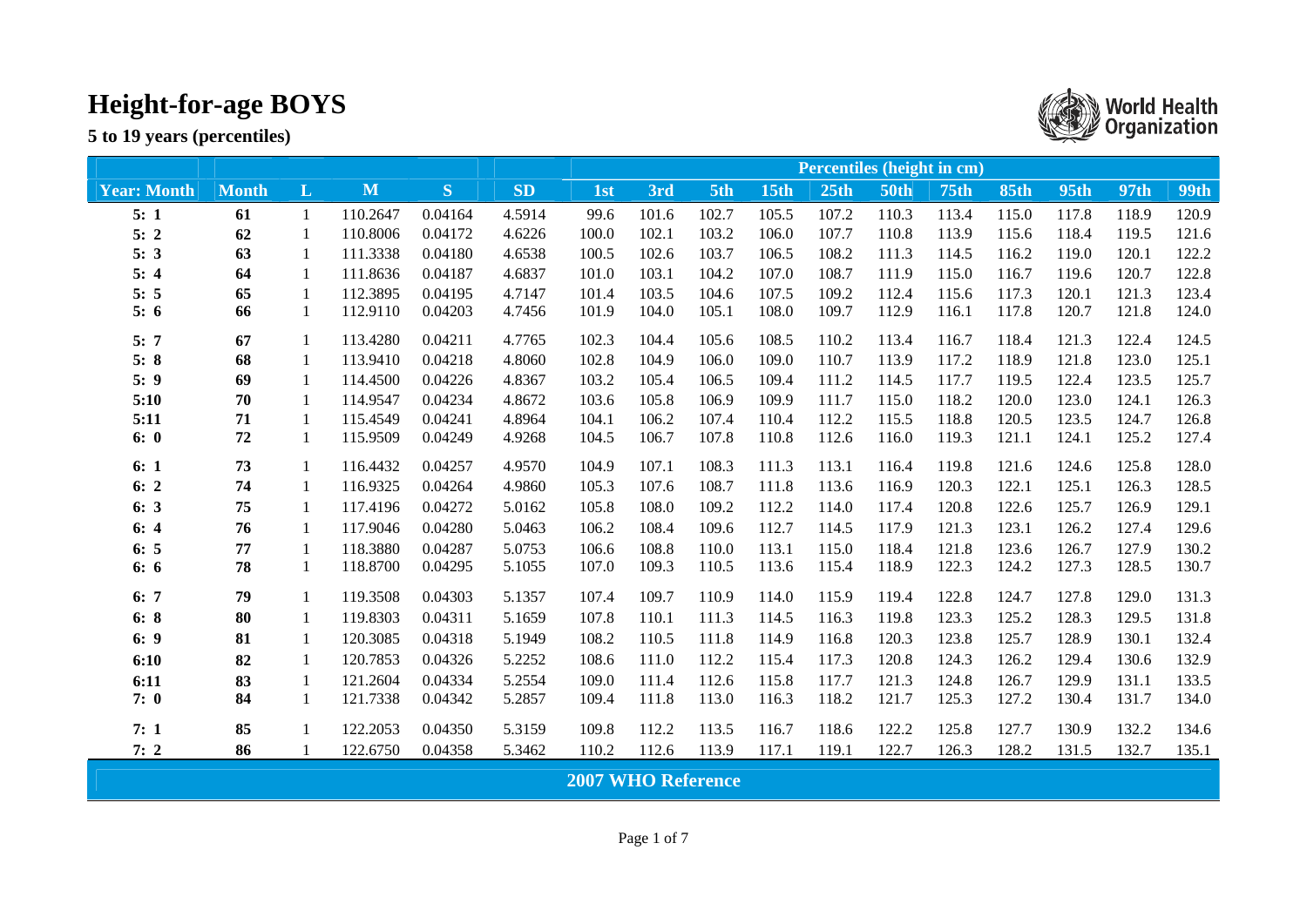**5 to 19 years (percentiles)** 



▒ World Health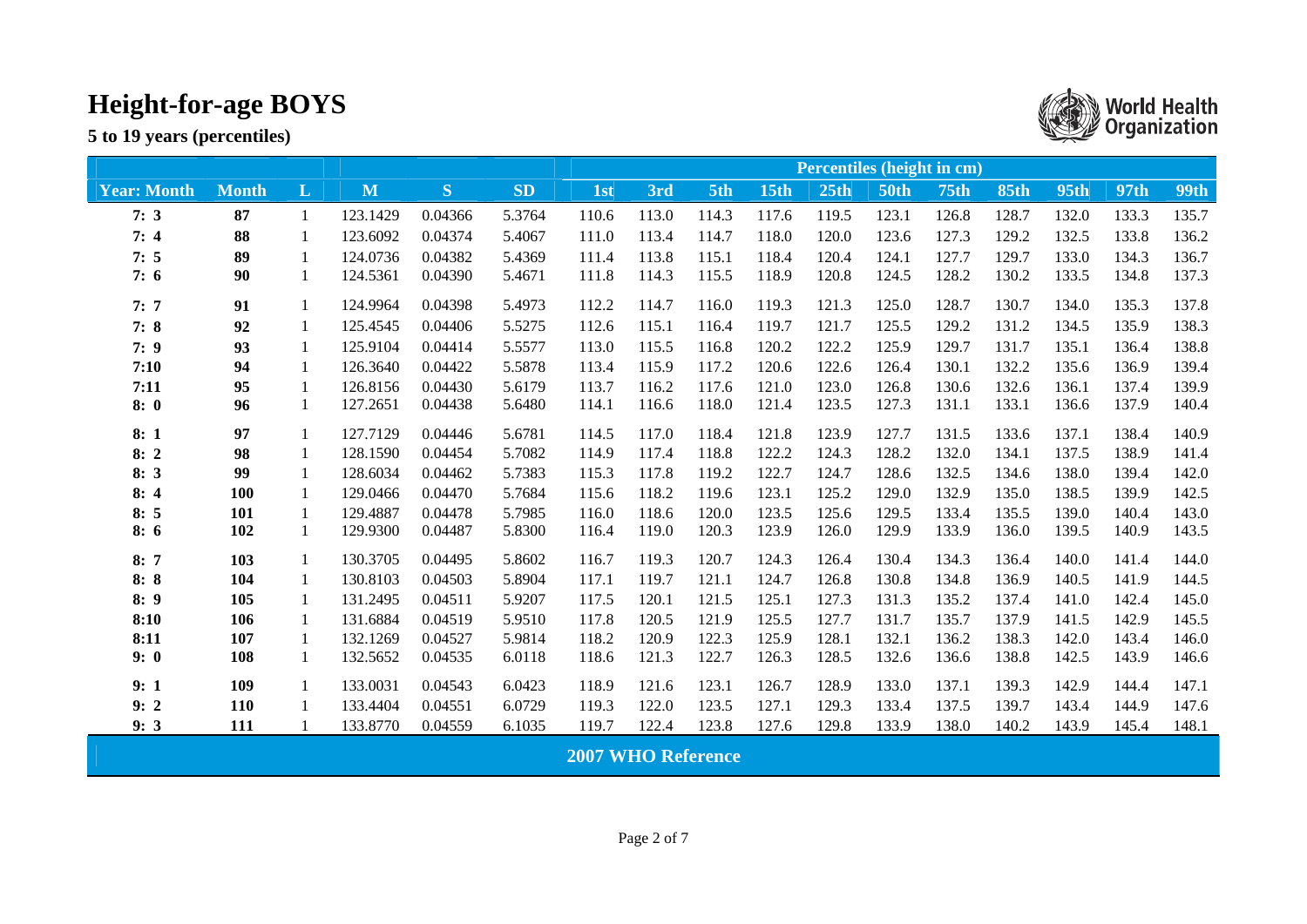|                    |              |              |          |         |           | <b>Percentiles (height in cm)</b> |       |       |             |                  |             |             |             |             |       |             |  |
|--------------------|--------------|--------------|----------|---------|-----------|-----------------------------------|-------|-------|-------------|------------------|-------------|-------------|-------------|-------------|-------|-------------|--|
| <b>Year: Month</b> | <b>Month</b> | L            | M        | S.      | <b>SD</b> | 1st                               | 3rd   | 5th   | <b>15th</b> | 25 <sub>th</sub> | <b>50th</b> | <b>75th</b> | <b>85th</b> | <b>95th</b> | 97th  | <b>99th</b> |  |
| 9:4                | 112          | $\mathbf{1}$ | 134.3130 | 0.04566 | 6.1327    | 120.0                             | 122.8 | 124.2 | 128.0       | 130.2            | 134.3       | 138.4       | 140.7       | 144.4       | 145.8 | 148.6       |  |
| 9:5                | 113          | $\mathbf{1}$ | 134.7483 | 0.04574 | 6.1634    | 120.4                             | 123.2 | 124.6 | 128.4       | 130.6            | 134.7       | 138.9       | 141.1       | 144.9       | 146.3 | 149.1       |  |
| 9:6                | 114          | 1            | 135.1829 | 0.04582 | 6.1941    | 120.8                             | 123.5 | 125.0 | 128.8       | 131.0            | 135.2       | 139.4       | 141.6       | 145.4       | 146.8 | 149.6       |  |
| 9:7                | 115          | $\mathbf{1}$ | 135.6168 | 0.04589 | 6.2235    | 121.1                             | 123.9 | 125.4 | 129.2       | 131.4            | 135.6       | 139.8       | 142.1       | 145.9       | 147.3 | 150.1       |  |
| 9:8                | 116          | 1            | 136.0501 | 0.04597 | 6.2542    | 121.5                             | 124.3 | 125.8 | 129.6       | 131.8            | 136.1       | 140.3       | 142.5       | 146.3       | 147.8 | 150.6       |  |
| 9:9                | 117          | $\mathbf{1}$ | 136.4829 | 0.04604 | 6.2837    | 121.9                             | 124.7 | 126.1 | 130.0       | 132.2            | 136.5       | 140.7       | 143.0       | 146.8       | 148.3 | 151.1       |  |
| 9:10               | 118          | 1            | 136.9153 | 0.04612 | 6.3145    | 122.2                             | 125.0 | 126.5 | 130.4       | 132.7            | 136.9       | 141.2       | 143.5       | 147.3       | 148.8 | 151.6       |  |
| 9:11               | 119          | $\mathbf{1}$ | 137.3474 | 0.04619 | 6.3441    | 122.6                             | 125.4 | 126.9 | 130.8       | 133.1            | 137.3       | 141.6       | 143.9       | 147.8       | 149.3 | 152.1       |  |
| 10:0               | 120          | $\mathbf{1}$ | 137.7795 | 0.04626 | 6.3737    | 123.0                             | 125.8 | 127.3 | 131.2       | 133.5            | 137.8       | 142.1       | 144.4       | 148.3       | 149.8 | 152.6       |  |
| 10:1               | 121          | $\mathbf{1}$ | 138.2119 | 0.04633 | 6.4034    | 123.3                             | 126.2 | 127.7 | 131.6       | 133.9            | 138.2       | 142.5       | 144.8       | 148.7       | 150.3 | 153.1       |  |
| 10:2               | 122          | 1            | 138.6452 | 0.04640 | 6.4331    | 123.7                             | 126.5 | 128.1 | 132.0       | 134.3            | 138.6       | 143.0       | 145.3       | 149.2       | 150.7 | 153.6       |  |
| 10:3               | 123          | $\mathbf{1}$ | 139.0797 | 0.04647 | 6.4630    | 124.0                             | 126.9 | 128.4 | 132.4       | 134.7            | 139.1       | 143.4       | 145.8       | 149.7       | 151.2 | 154.1       |  |
| 10:4               | 124          | $\mathbf{1}$ | 139.5158 | 0.04654 | 6.4931    | 124.4                             | 127.3 | 128.8 | 132.8       | 135.1            | 139.5       | 143.9       | 146.2       | 150.2       | 151.7 | 154.6       |  |
| 10:5               | 125          |              | 139.9540 | 0.04661 | 6.5233    | 124.8                             | 127.7 | 129.2 | 133.2       | 135.6            | 140.0       | 144.4       | 146.7       | 150.7       | 152.2 | 155.1       |  |
| 10:6               | 126          | 1            | 140.3948 | 0.04667 | 6.5522    | 125.2                             | 128.1 | 129.6 | 133.6       | 136.0            | 140.4       | 144.8       | 147.2       | 151.2       | 152.7 | 155.6       |  |
| 10:7               | 127          | 1            | 140.8387 | 0.04674 | 6.5828    | 125.5                             | 128.5 | 130.0 | 134.0       | 136.4            | 140.8       | 145.3       | 147.7       | 151.7       | 153.2 | 156.2       |  |
| 10:8               | 128          | 1            | 141.2859 | 0.04680 | 6.6122    | 125.9                             | 128.9 | 130.4 | 134.4       | 136.8            | 141.3       | 145.7       | 148.1       | 152.2       | 153.7 | 156.7       |  |
| 10:9               | 129          | 1            | 141.7368 | 0.04686 | 6.6418    | 126.3                             | 129.2 | 130.8 | 134.9       | 137.3            | 141.7       | 146.2       | 148.6       | 152.7       | 154.2 | 157.2       |  |
| 10:10              | 130          | 1            | 142.1916 | 0.04692 | 6.6716    | 126.7                             | 129.6 | 131.2 | 135.3       | 137.7            | 142.2       | 146.7       | 149.1       | 153.2       | 154.7 | 157.7       |  |
| 10:11              | 131          | 1            | 142.6501 | 0.04698 | 6.7017    | 127.1                             | 130.0 | 131.6 | 135.7       | 138.1            | 142.7       | 147.2       | 149.6       | 153.7       | 155.3 | 158.2       |  |
| 11:0               | 132          | $\mathbf{1}$ | 143.1126 | 0.04703 | 6.7306    | 127.5                             | 130.5 | 132.0 | 136.1       | 138.6            | 143.1       | 147.7       | 150.1       | 154.2       | 155.8 | 158.8       |  |
| 11:1               | 133          | $\mathbf{1}$ | 143.5795 | 0.04709 | 6.7612    | 127.9                             | 130.9 | 132.5 | 136.6       | 139.0            | 143.6       | 148.1       | 150.6       | 154.7       | 156.3 | 159.3       |  |
| 11:2               | 134          |              | 144.0511 | 0.04714 | 6.7906    | 128.3                             | 131.3 | 132.9 | 137.0       | 139.5            | 144.1       | 148.6       | 151.1       | 155.2       | 156.8 | 159.8       |  |
| 11:3               | 135          |              | 144.5276 | 0.04719 | 6.8203    | 128.7                             | 131.7 | 133.3 | 137.5       | 139.9            | 144.5       | 149.1       | 151.6       | 155.7       | 157.4 | 160.4       |  |
|                    |              |              |          |         |           | <b>2007 WHO Reference</b>         |       |       |             |                  |             |             |             |             |       |             |  |

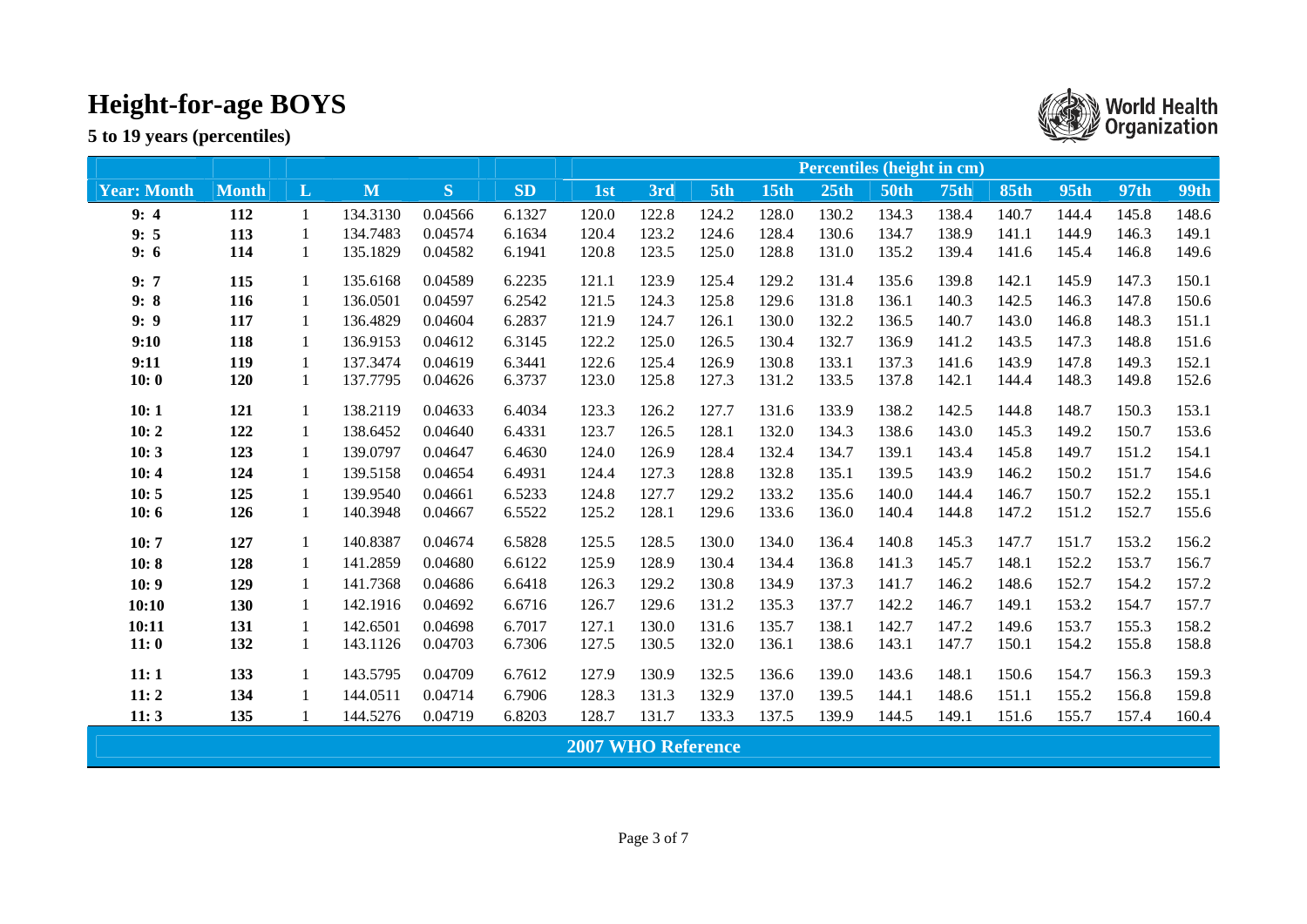|                    |              |              |          |         | <b>Percentiles (height in cm)</b> |                           |       |       |       |       |             |             |             |             |             |             |  |
|--------------------|--------------|--------------|----------|---------|-----------------------------------|---------------------------|-------|-------|-------|-------|-------------|-------------|-------------|-------------|-------------|-------------|--|
| <b>Year: Month</b> | <b>Month</b> | $\mathbf{L}$ | M        | S       | <b>SD</b>                         | 1st                       | 3rd   | 5th   | 15th  | 25th  | <b>50th</b> | <b>75th</b> | <b>85th</b> | <b>95th</b> | <b>97th</b> | <b>99th</b> |  |
| 11:4               | 136          |              | 145.0093 | 0.04723 | 6.8488                            | 129.1                     | 132.1 | 133.7 | 137.9 | 140.4 | 145.0       | 149.6       | 152.1       | 156.3       | 157.9       | 160.9       |  |
| 11:5               | 137          |              | 145.4964 | 0.04728 | 6.8791                            | 129.5                     | 132.6 | 134.2 | 138.4 | 140.9 | 145.5       | 150.1       | 152.6       | 156.8       | 158.4       | 161.5       |  |
| 11:6               | 138          |              | 145.9891 | 0.04732 | 6.9082                            | 129.9                     | 133.0 | 134.6 | 138.8 | 141.3 | 146.0       | 150.6       | 153.1       | 157.4       | 159.0       | 162.1       |  |
| 11:7               | 139          | 1            | 146.4878 | 0.04736 | 6.9377                            | 130.3                     | 133.4 | 135.1 | 139.3 | 141.8 | 146.5       | 151.2       | 153.7       | 157.9       | 159.5       | 162.6       |  |
| 11:8               | 140          | 1            | 146.9927 | 0.04740 | 6.9675                            | 130.8                     | 133.9 | 135.5 | 139.8 | 142.3 | 147.0       | 151.7       | 154.2       | 158.5       | 160.1       | 163.2       |  |
| 11:9               | 141          | 1            | 147.5041 | 0.04744 | 6.9976                            | 131.2                     | 134.3 | 136.0 | 140.3 | 142.8 | 147.5       | 152.2       | 154.8       | 159.0       | 160.7       | 163.8       |  |
| 11:10              | 142          | 1            | 148.0224 | 0.04747 | 7.0266                            | 131.7                     | 134.8 | 136.5 | 140.7 | 143.3 | 148.0       | 152.8       | 155.3       | 159.6       | 161.2       | 164.4       |  |
| 11:11              | 143          | 1            | 148.5478 | 0.04750 | 7.0560                            | 132.1                     | 135.3 | 136.9 | 141.2 | 143.8 | 148.5       | 153.3       | 155.9       | 160.2       | 161.8       | 165.0       |  |
| 12:0               | 144          | 1            | 149.0807 | 0.04753 | 7.0858                            | 132.6                     | 135.8 | 137.4 | 141.7 | 144.3 | 149.1       | 153.9       | 156.4       | 160.7       | 162.4       | 165.6       |  |
| 12:1               | 145          |              | 149.6212 | 0.04755 | 7.1145                            | 133.1                     | 136.2 | 137.9 | 142.2 | 144.8 | 149.6       | 154.4       | 157.0       | 161.3       | 163.0       | 166.2       |  |
| 12:2               | 146          |              | 150.1694 | 0.04758 | 7.1451                            | 133.5                     | 136.7 | 138.4 | 142.8 | 145.4 | 150.2       | 155.0       | 157.6       | 161.9       | 163.6       | 166.8       |  |
| 12:3               | 147          | 1            | 150.7256 | 0.04759 | 7.1730                            | 134.0                     | 137.2 | 138.9 | 143.3 | 145.9 | 150.7       | 155.6       | 158.2       | 162.5       | 164.2       | 167.4       |  |
| 12:4               | 148          | 1            | 151.2899 | 0.04761 | 7.2029                            | 134.5                     | 137.7 | 139.4 | 143.8 | 146.4 | 151.3       | 156.1       | 158.8       | 163.1       | 164.8       | 168.0       |  |
| 12:5               | 149          |              | 151.8623 | 0.04762 | 7.2317                            | 135.0                     | 138.3 | 140.0 | 144.4 | 147.0 | 151.9       | 156.7       | 159.4       | 163.8       | 165.5       | 168.7       |  |
| 12:6               | 150          | 1            | 152.4425 | 0.04763 | 7.2608                            | 135.6                     | 138.8 | 140.5 | 144.9 | 147.5 | 152.4       | 157.3       | 160.0       | 164.4       | 166.1       | 169.3       |  |
| 12:7               | 151          | 1            | 153.0298 | 0.04763 | 7.2888                            | 136.1                     | 139.3 | 141.0 | 145.5 | 148.1 | 153.0       | 157.9       | 160.6       | 165.0       | 166.7       | 170.0       |  |
| 12:8               | 152          | 1            | 153.6234 | 0.04764 | 7.3186                            | 136.6                     | 139.9 | 141.6 | 146.0 | 148.7 | 153.6       | 158.6       | 161.2       | 165.7       | 167.4       | 170.6       |  |
| 12:9               | 153          |              | 154.2223 | 0.04763 | 7.3456                            | 137.1                     | 140.4 | 142.1 | 146.6 | 149.3 | 154.2       | 159.2       | 161.8       | 166.3       | 168.0       | 171.3       |  |
| 12:10              | 154          | 1            | 154.8258 | 0.04763 | 7.3744                            | 137.7                     | 141.0 | 142.7 | 147.2 | 149.9 | 154.8       | 159.8       | 162.5       | 167.0       | 168.7       | 172.0       |  |
| 12:11              | 155          | 1            | 155.4329 | 0.04762 | 7.4017                            | 138.2                     | 141.5 | 143.3 | 147.8 | 150.4 | 155.4       | 160.4       | 163.1       | 167.6       | 169.4       | 172.7       |  |
| 13:0               | 156          |              | 156.0426 | 0.04760 | 7.4276                            | 138.8                     | 142.1 | 143.8 | 148.3 | 151.0 | 156.0       | 161.1       | 163.7       | 168.3       | 170.0       | 173.3       |  |
| 13:1               | 157          | 1            | 156.6539 | 0.04758 | 7.4536                            | 139.3                     | 142.6 | 144.4 | 148.9 | 151.6 | 156.7       | 161.7       | 164.4       | 168.9       | 170.7       | 174.0       |  |
| 13:2               | 158          |              | 157.2660 | 0.04756 | 7.4796                            | 139.9                     | 143.2 | 145.0 | 149.5 | 152.2 | 157.3       | 162.3       | 165.0       | 169.6       | 171.3       | 174.7       |  |
| 13:3               | 159          |              | 157.8775 | 0.04754 | 7.5055                            | 140.4                     | 143.8 | 145.5 | 150.1 | 152.8 | 157.9       | 162.9       | 165.7       | 170.2       | 172.0       | 175.3       |  |
|                    |              |              |          |         |                                   | <b>2007 WHO Reference</b> |       |       |       |       |             |             |             |             |             |             |  |

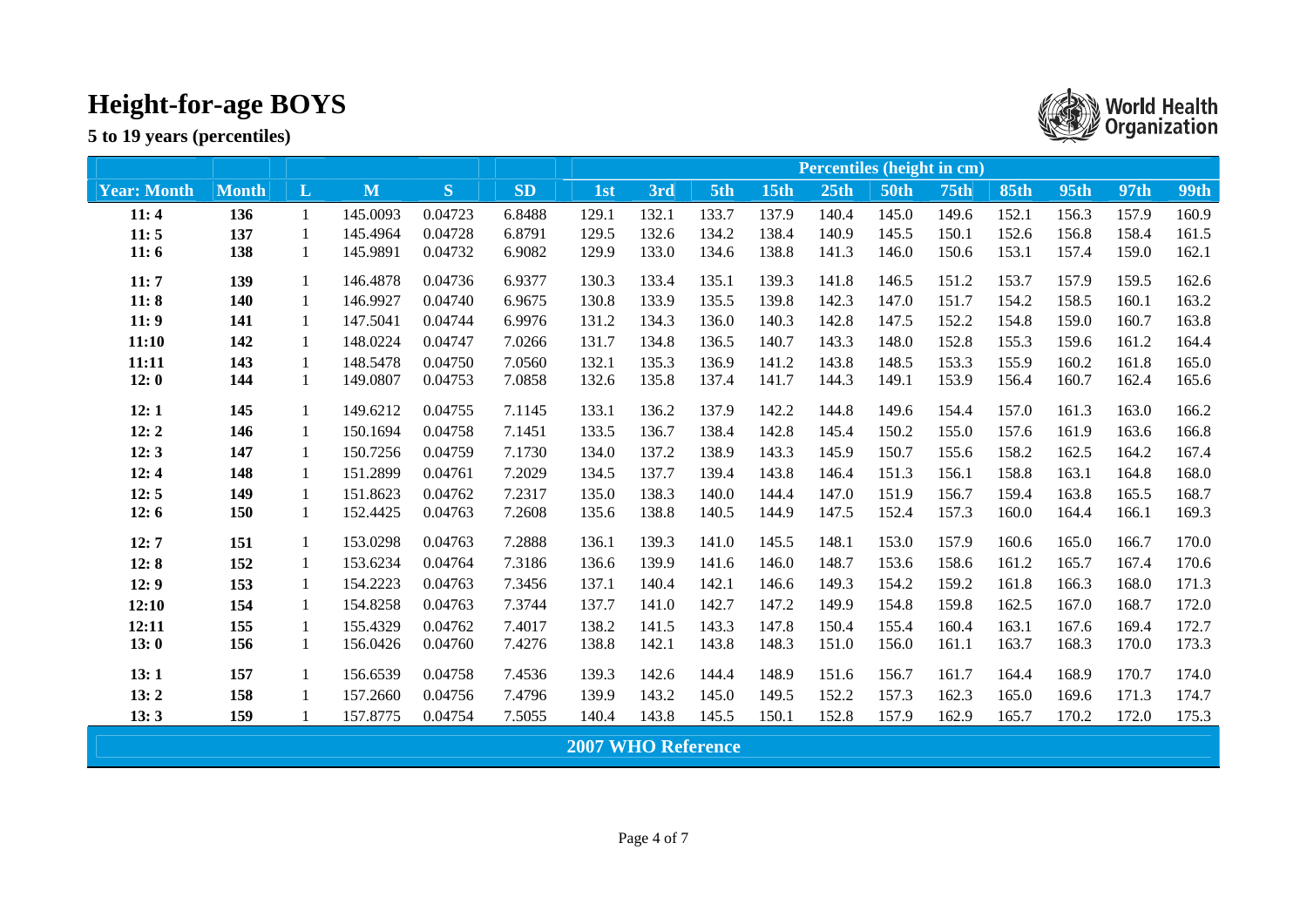|                    |              |              |          |         |           | <b>Percentiles (height in cm)</b> |       |       |             |       |             |             |             |             |       |             |  |  |
|--------------------|--------------|--------------|----------|---------|-----------|-----------------------------------|-------|-------|-------------|-------|-------------|-------------|-------------|-------------|-------|-------------|--|--|
| <b>Year: Month</b> | <b>Month</b> | $\mathbf{L}$ | M        | S.      | <b>SD</b> | 1st                               | 3rd   | 5th   | <b>15th</b> | 25th  | <b>50th</b> | <b>75th</b> | <b>85th</b> | <b>95th</b> | 97th  | <b>99th</b> |  |  |
| 13:4               | <b>160</b>   | 1            | 158.4871 | 0.04751 | 7.5297    | 141.0                             | 144.3 | 146.1 | 150.7       | 153.4 | 158.5       | 163.6       | 166.3       | 170.9       | 172.6 | 176.0       |  |  |
| 13:5               | 161          | 1            | 159.0937 | 0.04747 | 7.5522    | 141.5                             | 144.9 | 146.7 | 151.3       | 154.0 | 159.1       | 164.2       | 166.9       | 171.5       | 173.3 | 176.7       |  |  |
| 13:6               | 162          | 1            | 159.6962 | 0.04744 | 7.5760    | 142.1                             | 145.4 | 147.2 | 151.8       | 154.6 | 159.7       | 164.8       | 167.5       | 172.2       | 173.9 | 177.3       |  |  |
| 13:7               | 163          | 1            | 160.2939 | 0.04740 | 7.5979    | 142.6                             | 146.0 | 147.8 | 152.4       | 155.2 | 160.3       | 165.4       | 168.2       | 172.8       | 174.6 | 178.0       |  |  |
| 13:8               | 164          |              | 160.8861 | 0.04735 | 7.6180    | 143.2                             | 146.6 | 148.4 | 153.0       | 155.7 | 160.9       | 166.0       | 168.8       | 173.4       | 175.2 | 178.6       |  |  |
| 13:9               | 165          | 1            | 161.4720 | 0.04730 | 7.6376    | 143.7                             | 147.1 | 148.9 | 153.6       | 156.3 | 161.5       | 166.6       | 169.4       | 174.0       | 175.8 | 179.2       |  |  |
| 13:10              | 166          | 1            | 162.0505 | 0.04725 | 7.6569    | 144.2                             | 147.6 | 149.5 | 154.1       | 156.9 | 162.1       | 167.2       | 170.0       | 174.6       | 176.5 | 179.9       |  |  |
| 13:11              | 167          | 1            | 162.6207 | 0.04720 | 7.6757    | 144.8                             | 148.2 | 150.0 | 154.7       | 157.4 | 162.6       | 167.8       | 170.6       | 175.2       | 177.1 | 180.5       |  |  |
| 14:0               | 168          | $\mathbf{1}$ | 163.1816 | 0.04714 | 7.6924    | 145.3                             | 148.7 | 150.5 | 155.2       | 158.0 | 163.2       | 168.4       | 171.2       | 175.8       | 177.6 | 181.1       |  |  |
| 14:1               | 169          | 1            | 163.7321 | 0.04707 | 7.7069    | 145.8                             | 149.2 | 151.1 | 155.7       | 158.5 | 163.7       | 168.9       | 171.7       | 176.4       | 178.2 | 181.7       |  |  |
| 14:2               | 170          | 1            | 164.2717 | 0.04701 | 7.7224    | 146.3                             | 149.7 | 151.6 | 156.3       | 159.1 | 164.3       | 169.5       | 172.3       | 177.0       | 178.8 | 182.2       |  |  |
| 14:3               | 171          | 1            | 164.7994 | 0.04694 | 7.7357    | 146.8                             | 150.3 | 152.1 | 156.8       | 159.6 | 164.8       | 170.0       | 172.8       | 177.5       | 179.3 | 182.8       |  |  |
| 14:4               | 172          | 1            | 165.3145 | 0.04687 | 7.7483    | 147.3                             | 150.7 | 152.6 | 157.3       | 160.1 | 165.3       | 170.5       | 173.3       | 178.1       | 179.9 | 183.3       |  |  |
| 14:5               | 173          |              | 165.8165 | 0.04679 | 7.7586    | 147.8                             | 151.2 | 153.1 | 157.8       | 160.6 | 165.8       | 171.1       | 173.9       | 178.6       | 180.4 | 183.9       |  |  |
| 14:6               | 174          | 1            | 166.3050 | 0.04671 | 7.7681    | 148.2                             | 151.7 | 153.5 | 158.3       | 161.1 | 166.3       | 171.5       | 174.4       | 179.1       | 180.9 | 184.4       |  |  |
| 14:7               | 175          | 1            | 166.7799 | 0.04663 | 7.7769    | 148.7                             | 152.2 | 154.0 | 158.7       | 161.5 | 166.8       | 172.0       | 174.8       | 179.6       | 181.4 | 184.9       |  |  |
| 14:8               | 176          | 1            | 167.2415 | 0.04655 | 7.7851    | 149.1                             | 152.6 | 154.4 | 159.2       | 162.0 | 167.2       | 172.5       | 175.3       | 180.0       | 181.9 | 185.4       |  |  |
| 14:9               | 177          | 1            | 167.6899 | 0.04646 | 7.7909    | 149.6                             | 153.0 | 154.9 | 159.6       | 162.4 | 167.7       | 172.9       | 175.8       | 180.5       | 182.3 | 185.8       |  |  |
| 14:10              | 178          | 1            | 168.1255 | 0.04637 | 7.7960    | 150.0                             | 153.5 | 155.3 | 160.0       | 162.9 | 168.1       | 173.4       | 176.2       | 180.9       | 182.8 | 186.3       |  |  |
| 14:11              | 179          | 1            | 168.5482 | 0.04628 | 7.8004    | 150.4                             | 153.9 | 155.7 | 160.5       | 163.3 | 168.5       | 173.8       | 176.6       | 181.4       | 183.2 | 186.7       |  |  |
| 15:0               | 180          | 1            | 168.9580 | 0.04619 | 7.8042    | 150.8                             | 154.3 | 156.1 | 160.9       | 163.7 | 169.0       | 174.2       | 177.0       | 181.8       | 183.6 | 187.1       |  |  |
| 15:1               | 181          | 1            | 169.3549 | 0.04609 | 7.8056    | 151.2                             | 154.7 | 156.5 | 161.3       | 164.1 | 169.4       | 174.6       | 177.4       | 182.2       | 184.0 | 187.5       |  |  |
| 15:2               | 182          | 1            | 169.7389 | 0.04599 | 7.8063    | 151.6                             | 155.1 | 156.9 | 161.6       | 164.5 | 169.7       | 175.0       | 177.8       | 182.6       | 184.4 | 187.9       |  |  |
| 15:3               | 183          |              | 170.1099 | 0.04589 | 7.8063    | 152.0                             | 155.4 | 157.3 | 162.0       | 164.8 | 170.1       | 175.4       | 178.2       | 183.0       | 184.8 | 188.3       |  |  |
|                    |              |              |          |         |           | <b>2007 WHO Reference</b>         |       |       |             |       |             |             |             |             |       |             |  |  |

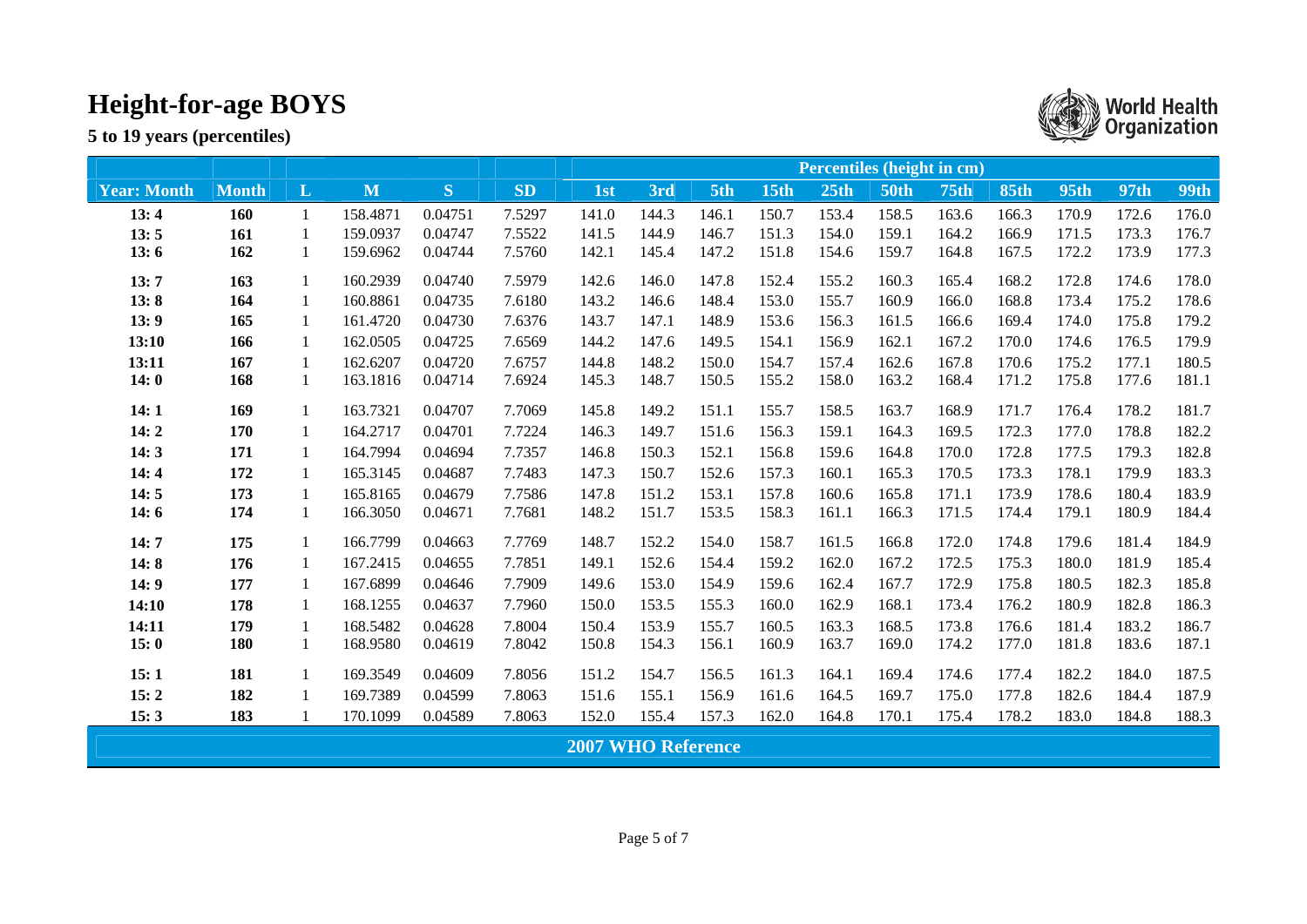|                    |              |              |          |              |           | Percentiles (height in cm) |       |       |             |                  |             |             |             |             |       |             |  |  |
|--------------------|--------------|--------------|----------|--------------|-----------|----------------------------|-------|-------|-------------|------------------|-------------|-------------|-------------|-------------|-------|-------------|--|--|
| <b>Year: Month</b> | <b>Month</b> | $\mathbf{L}$ | M        | <sub>S</sub> | <b>SD</b> | 1 <sub>st</sub>            | 3rd   | 5th   | <b>15th</b> | 25 <sub>th</sub> | <b>50th</b> | <b>75th</b> | <b>85th</b> | <b>95th</b> | 97th  | <b>99th</b> |  |  |
| 15:4               | 184          | 1            | 170.4680 | 0.04579      | 7.8057    | 152.3                      | 155.8 | 157.6 | 162.4       | 165.2            | 170.5       | 175.7       | 178.6       | 183.3       | 185.1 | 188.6       |  |  |
| 15:5               | 185          | 1            | 170.8136 | 0.04569      | 7.8045    | 152.7                      | 156.1 | 158.0 | 162.7       | 165.6            | 170.8       | 176.1       | 178.9       | 183.7       | 185.5 | 189.0       |  |  |
| 15:6               | 186          | 1            | 171.1468 | 0.04559      | 7.8026    | 153.0                      | 156.5 | 158.3 | 163.1       | 165.9            | 171.1       | 176.4       | 179.2       | 184.0       | 185.8 | 189.3       |  |  |
| 15:7               | 187          | $\mathbf{1}$ | 171.4680 | 0.04548      | 7.7984    | 153.3                      | 156.8 | 158.6 | 163.4       | 166.2            | 171.5       | 176.7       | 179.6       | 184.3       | 186.1 | 189.6       |  |  |
| 15:8               | 188          |              | 171.7773 | 0.04538      | 7.7953    | 153.6                      | 157.1 | 159.0 | 163.7       | 166.5            | 171.8       | 177.0       | 179.9       | 184.6       | 186.4 | 189.9       |  |  |
| 15:9               | 189          | 1            | 172.0748 | 0.04527      | 7.7898    | 154.0                      | 157.4 | 159.3 | 164.0       | 166.8            | 172.1       | 177.3       | 180.1       | 184.9       | 186.7 | 190.2       |  |  |
| 15:10              | <b>190</b>   | 1            | 172.3606 | 0.04516      | 7.7838    | 154.3                      | 157.7 | 159.6 | 164.3       | 167.1            | 172.4       | 177.6       | 180.4       | 185.2       | 187.0 | 190.5       |  |  |
| 15:11              | 191          | 1            | 172.6345 | 0.04506      | 7.7789    | 154.5                      | 158.0 | 159.8 | 164.6       | 167.4            | 172.6       | 177.9       | 180.7       | 185.4       | 187.3 | 190.7       |  |  |
| 16:0               | 192          | 1            | 172.8967 | 0.04495      | 7.7717    | 154.8                      | 158.3 | 160.1 | 164.8       | 167.7            | 172.9       | 178.1       | 181.0       | 185.7       | 187.5 | 191.0       |  |  |
| 16:1               | 193          | 1            | 173.1470 | 0.04484      | 7.7639    | 155.1                      | 158.5 | 160.4 | 165.1       | 167.9            | 173.1       | 178.4       | 181.2       | 185.9       | 187.7 | 191.2       |  |  |
| 16:2               | 194          | 1            | 173.3856 | 0.04473      | 7.7555    | 155.3                      | 158.8 | 160.6 | 165.3       | 168.2            | 173.4       | 178.6       | 181.4       | 186.1       | 188.0 | 191.4       |  |  |
| 16:3               | 195          | 1            | 173.6126 | 0.04462      | 7.7466    | 155.6                      | 159.0 | 160.9 | 165.6       | 168.4            | 173.6       | 178.8       | 181.6       | 186.4       | 188.2 | 191.6       |  |  |
| 16:4               | 196          | 1            | 173.8280 | 0.04451      | 7.7371    | 155.8                      | 159.3 | 161.1 | 165.8       | 168.6            | 173.8       | 179.0       | 181.8       | 186.6       | 188.4 | 191.8       |  |  |
| 16:5               | 197          | 1            | 174.0321 | 0.04440      | 7.7270    | 156.1                      | 159.5 | 161.3 | 166.0       | 168.8            | 174.0       | 179.2       | 182.0       | 186.7       | 188.6 | 192.0       |  |  |
| 16:6               | 198          | 1            | 174.2251 | 0.04429      | 7.7164    | 156.3                      | 159.7 | 161.5 | 166.2       | 169.0            | 174.2       | 179.4       | 182.2       | 186.9       | 188.7 | 192.2       |  |  |
| 16:7               | 199          | 1            | 174.4071 | 0.04418      | 7.7053    | 156.5                      | 159.9 | 161.7 | 166.4       | 169.2            | 174.4       | 179.6       | 182.4       | 187.1       | 188.9 | 192.3       |  |  |
| 16:8               | 200          | $\mathbf{1}$ | 174.5784 | 0.04407      | 7.6937    | 156.7                      | 160.1 | 161.9 | 166.6       | 169.4            | 174.6       | 179.8       | 182.6       | 187.2       | 189.0 | 192.5       |  |  |
| 16:9               | 201          | 1            | 174.7392 | 0.04396      | 7.6815    | 156.9                      | 160.3 | 162.1 | 166.8       | 169.6            | 174.7       | 179.9       | 182.7       | 187.4       | 189.2 | 192.6       |  |  |
| 16:10              | 202          | 1            | 174.8896 | 0.04385      | 7.6689    | 157.0                      | 160.5 | 162.3 | 166.9       | 169.7            | 174.9       | 180.1       | 182.8       | 187.5       | 189.3 | 192.7       |  |  |
| 16:11              | 203          | 1            | 175.0301 | 0.04375      | 7.6576    | 157.2                      | 160.6 | 162.4 | 167.1       | 169.9            | 175.0       | 180.2       | 183.0       | 187.6       | 189.4 | 192.8       |  |  |
| 17:0               | 204          | 1            | 175.1609 | 0.04364      | 7.6440    | 157.4                      | 160.8 | 162.6 | 167.2       | 170.0            | 175.2       | 180.3       | 183.1       | 187.7       | 189.5 | 192.9       |  |  |
| 17:1               | 205          | 1            | 175.2824 | 0.04353      | 7.6300    | 157.5                      | 160.9 | 162.7 | 167.4       | 170.1            | 175.3       | 180.4       | 183.2       | 187.8       | 189.6 | 193.0       |  |  |
| 17:2               | 206          | 1            | 175.3951 | 0.04343      | 7.6174    | 157.7                      | 161.1 | 162.9 | 167.5       | 170.3            | 175.4       | 180.5       | 183.3       | 187.9       | 189.7 | 193.1       |  |  |
| 17:3               | 207          |              | 175.4995 | 0.04332      | 7.6026    | 157.8                      | 161.2 | 163.0 | 167.6       | 170.4            | 175.5       | 180.6       | 183.4       | 188.0       | 189.8 | 193.2       |  |  |
|                    |              |              |          |              |           | <b>2007 WHO Reference</b>  |       |       |             |                  |             |             |             |             |       |             |  |  |